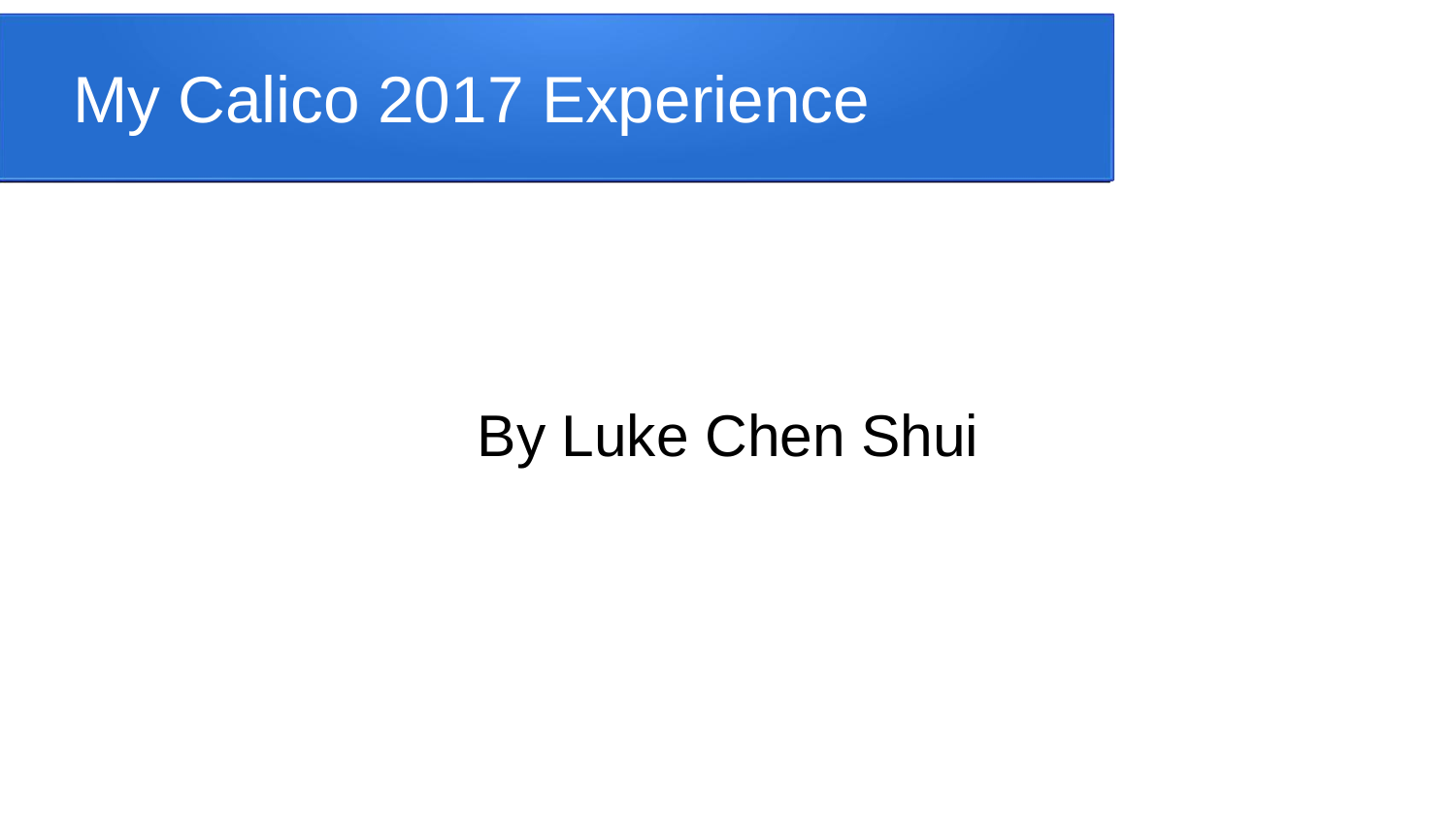#### Information on Infoset

• The project I worked on, called Infoset, is a high performance time series database. One example of where you might use a time series database is when you want to plot data over time on a graph, such as the amount of CPU usage of a computer every five seconds:

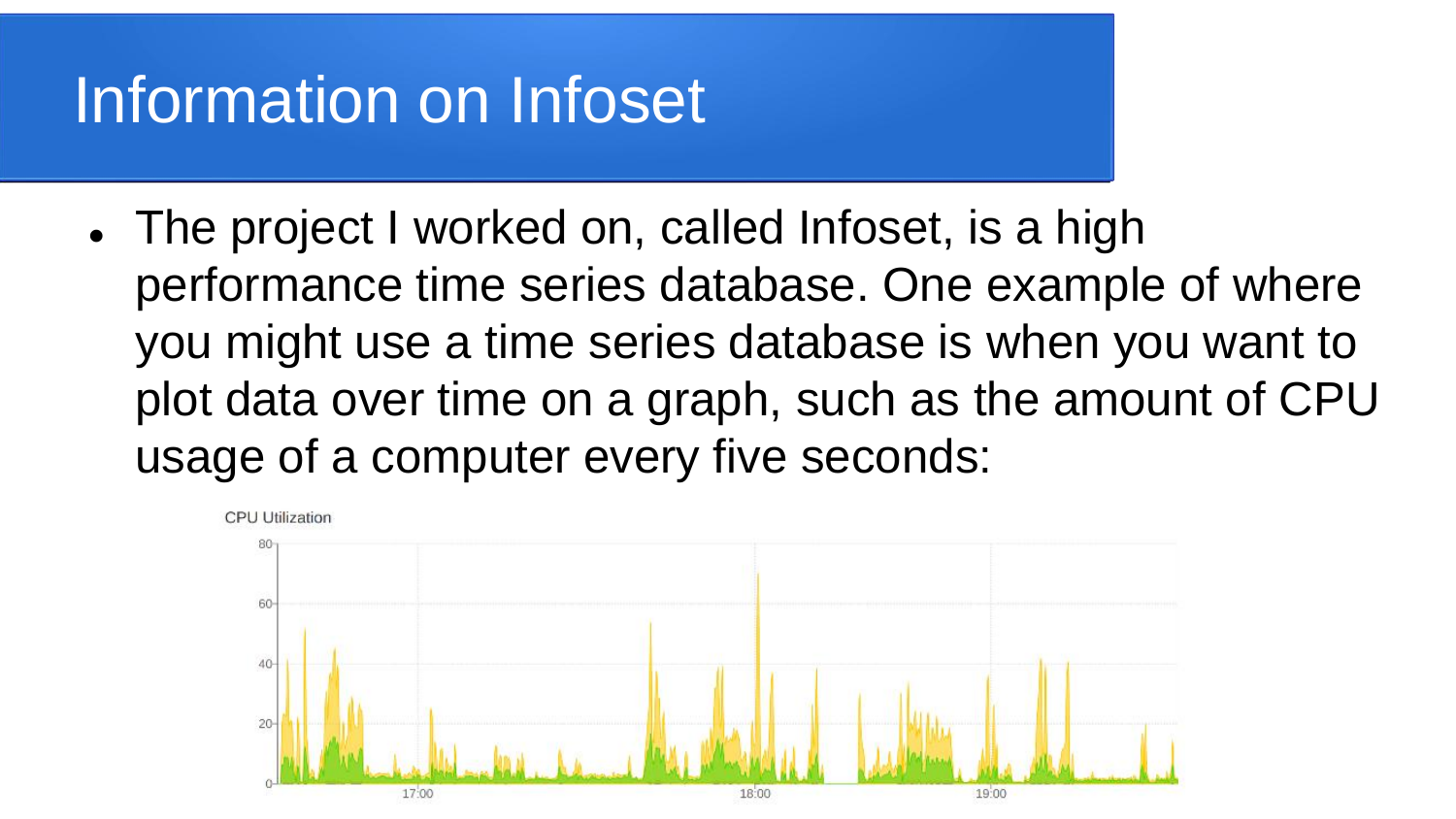# My Experience Working on Infoset - Mentorship

- The mentor, Jordan Jones, was easily approachable.
- He managed to communicate what he wanted me to do and how he thinks I should go about doing it in a clear fashion.
- In the rare event that I didn't understand something, he had no issue with going through the concept as many times as necessary for me to understand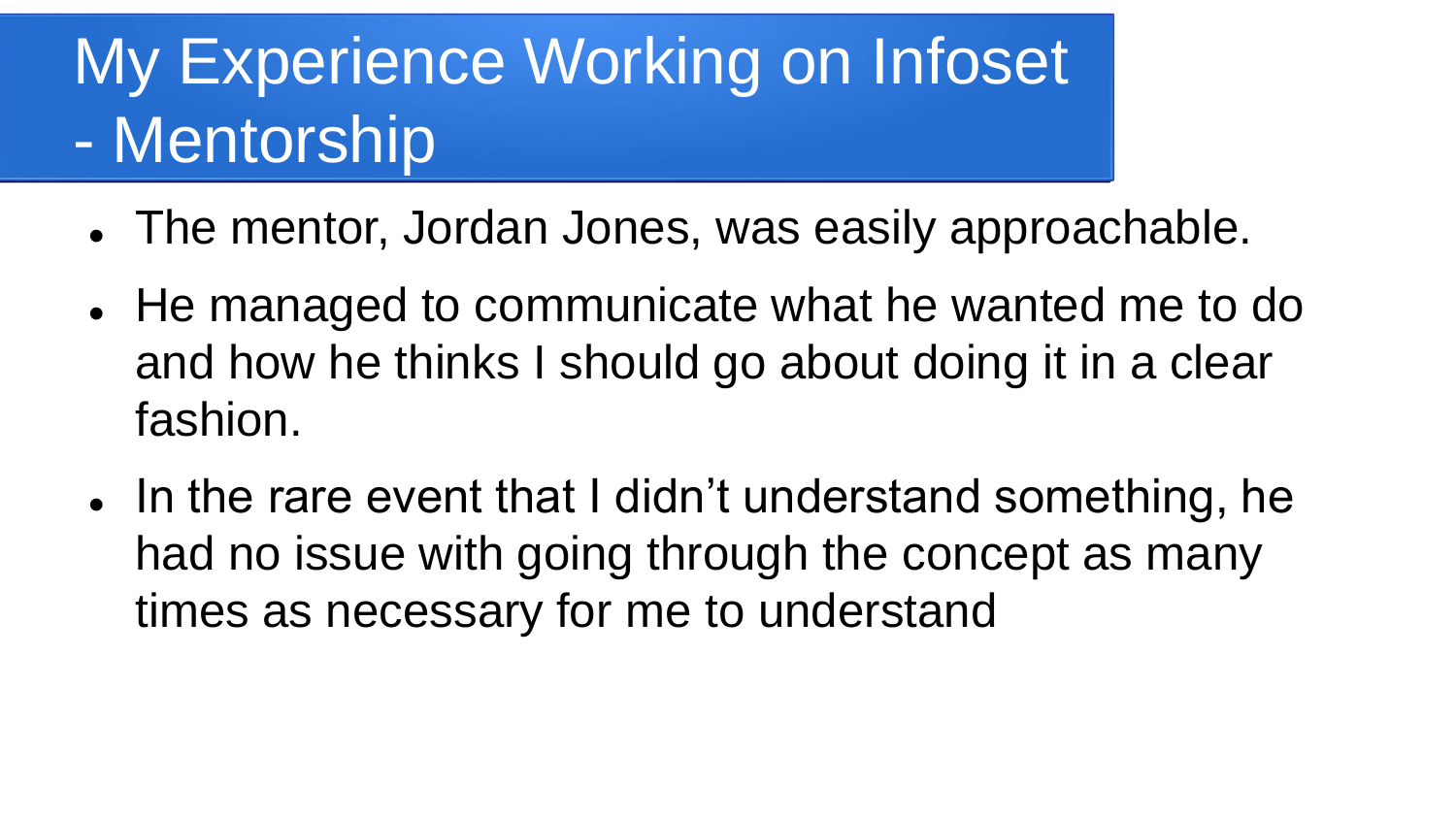### My Experience Working on Infoset – Background of Mentor

- Jordan Jones has been the mentor for Infoset since its very inception as a Calico project.
- He was the president of the IEEE Utech student branch and was instrumental in building a presence for Calico at Utech.
- He is a firm believer in the power of open source software and has made contributions to large open source projects like Babel.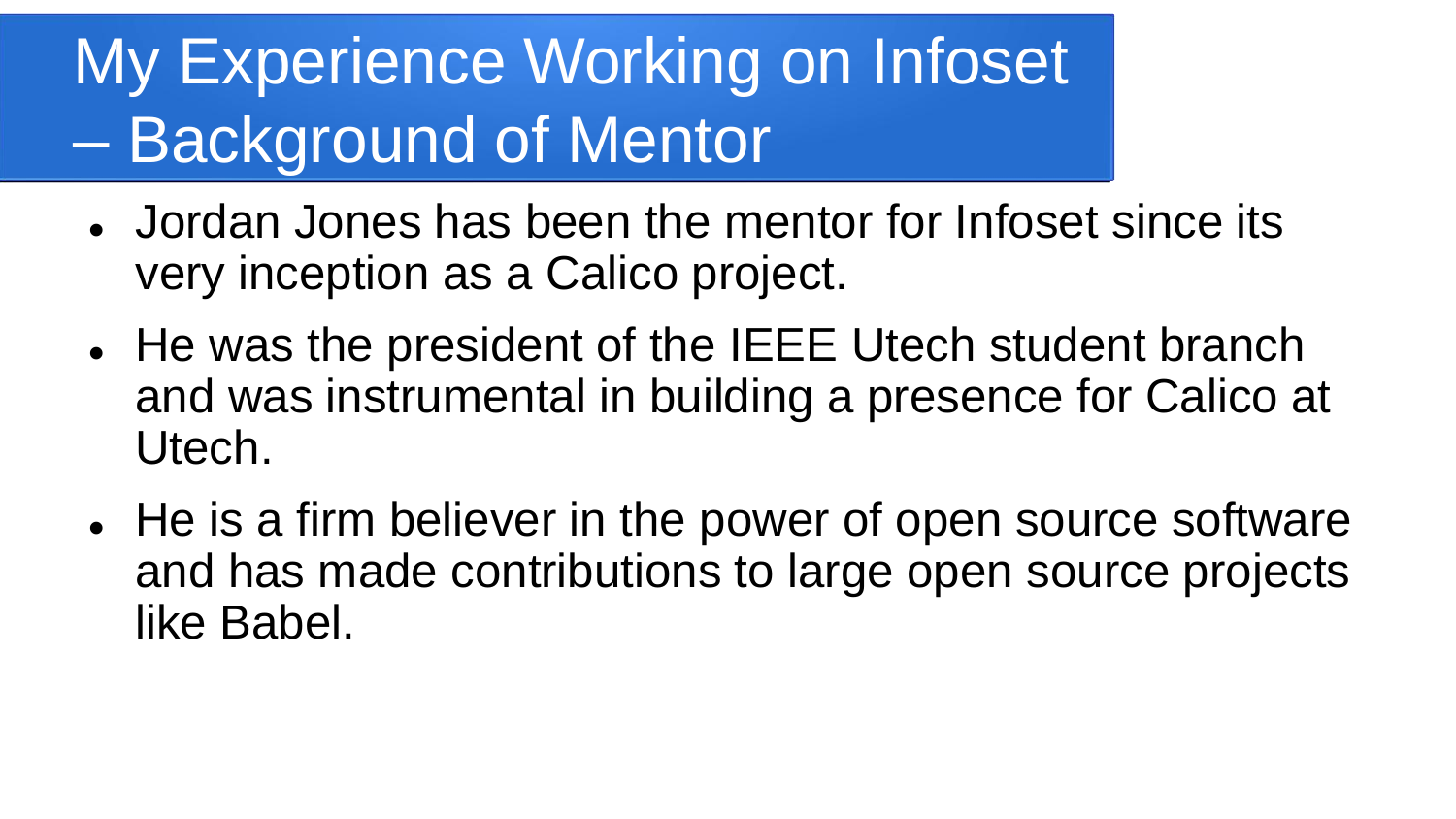# My Experience Working on Infoset – What I Did – Settings Page

- Infoset can be configured by modifying the config.yaml file, but there are numerous disadvantages:
- 1) The user needs to know the YAML syntax.
- 2) The user will need to be able to directly access the file, which may be on a remote server that doesn't support GUI text editors.
- 3) It's easy for people to make accidental syntax errors even if they're familiar with YAML. This could cause serious problems for Infoset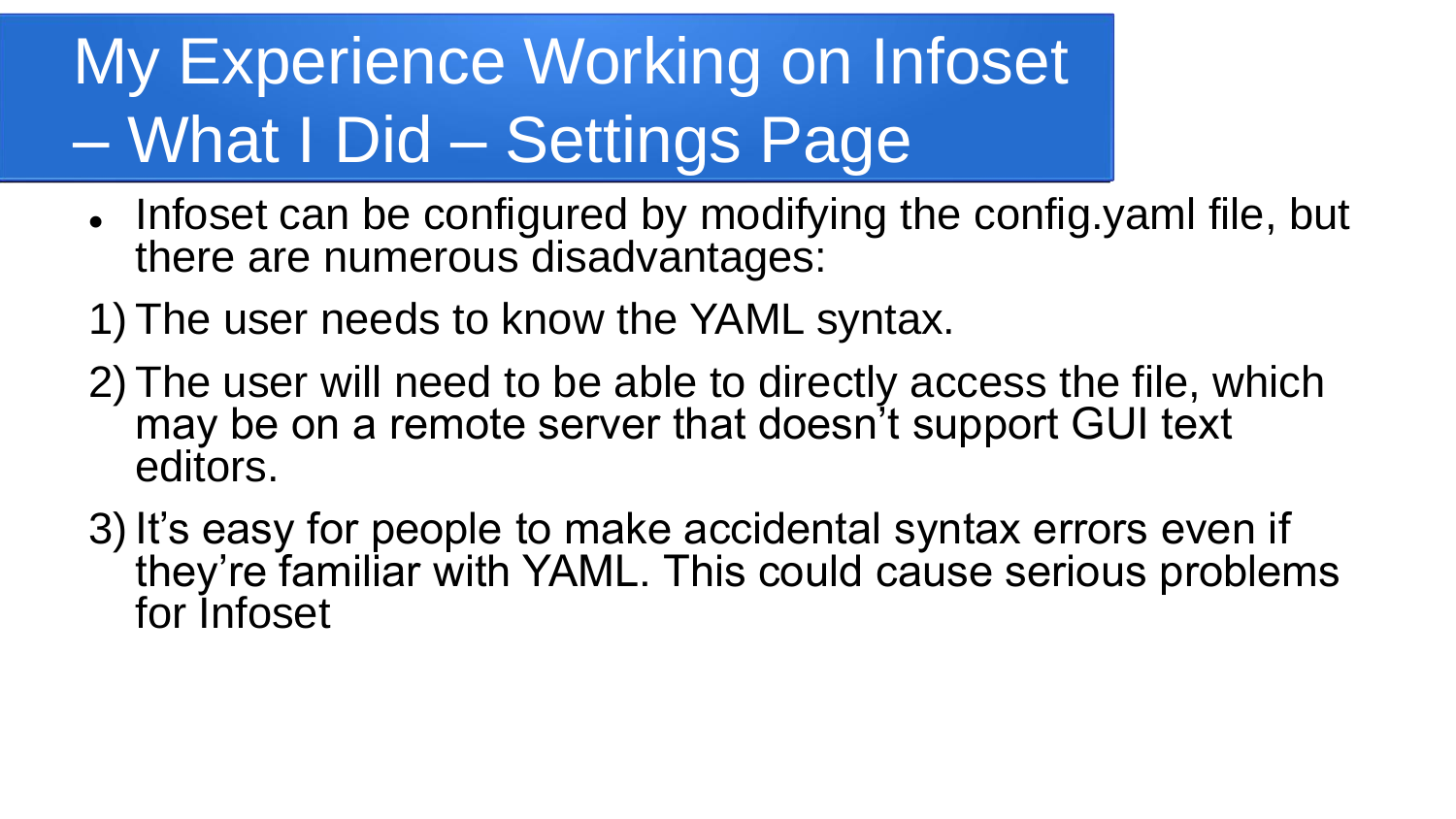# My Experience Working on Infoset – What I Did – Settings Page

 To improve the user experience and ease of use of infoset, I created a configuration/settings web page that essentially acts as a frontend for that config.yaml file:

| <b>Pool Size</b>     |               | Interval |                | <b>Listen Address</b> |  |
|----------------------|---------------|----------|----------------|-----------------------|--|
| 20                   | $\hat{\cdot}$ | 60       | $\hat{\cdot}$  | 0.0.0.0               |  |
|                      |               |          | <b>LOGGING</b> |                       |  |
| <b>Log Directory</b> |               |          | Log Level      |                       |  |
| $\sqrt{\log x}$      |               |          | debug          |                       |  |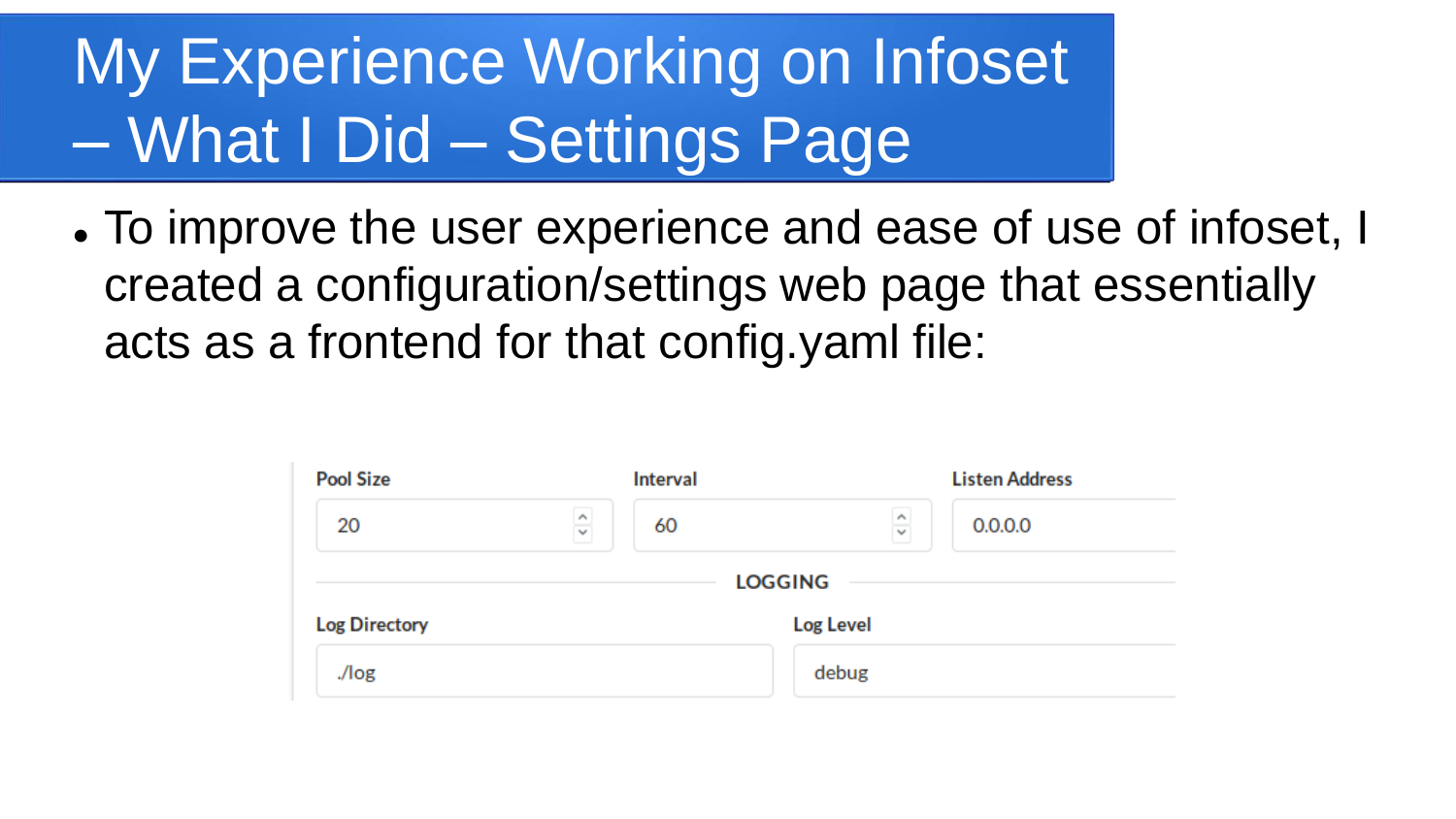# My Experience Working on Infoset – What I Did – SQLite Conversion

- The installation procedure for infoset used to be quite complex due to the fact that the user would, amongst other things, need to install and configure MySQL, which is the database system that Infoset used.
- A database system is a special type of software used to store and organize data used by software. For example, a website like Facebook would use a database to store a user's name, email address and password for later use. The information in that database would then be queried when a user attempts to login to their account.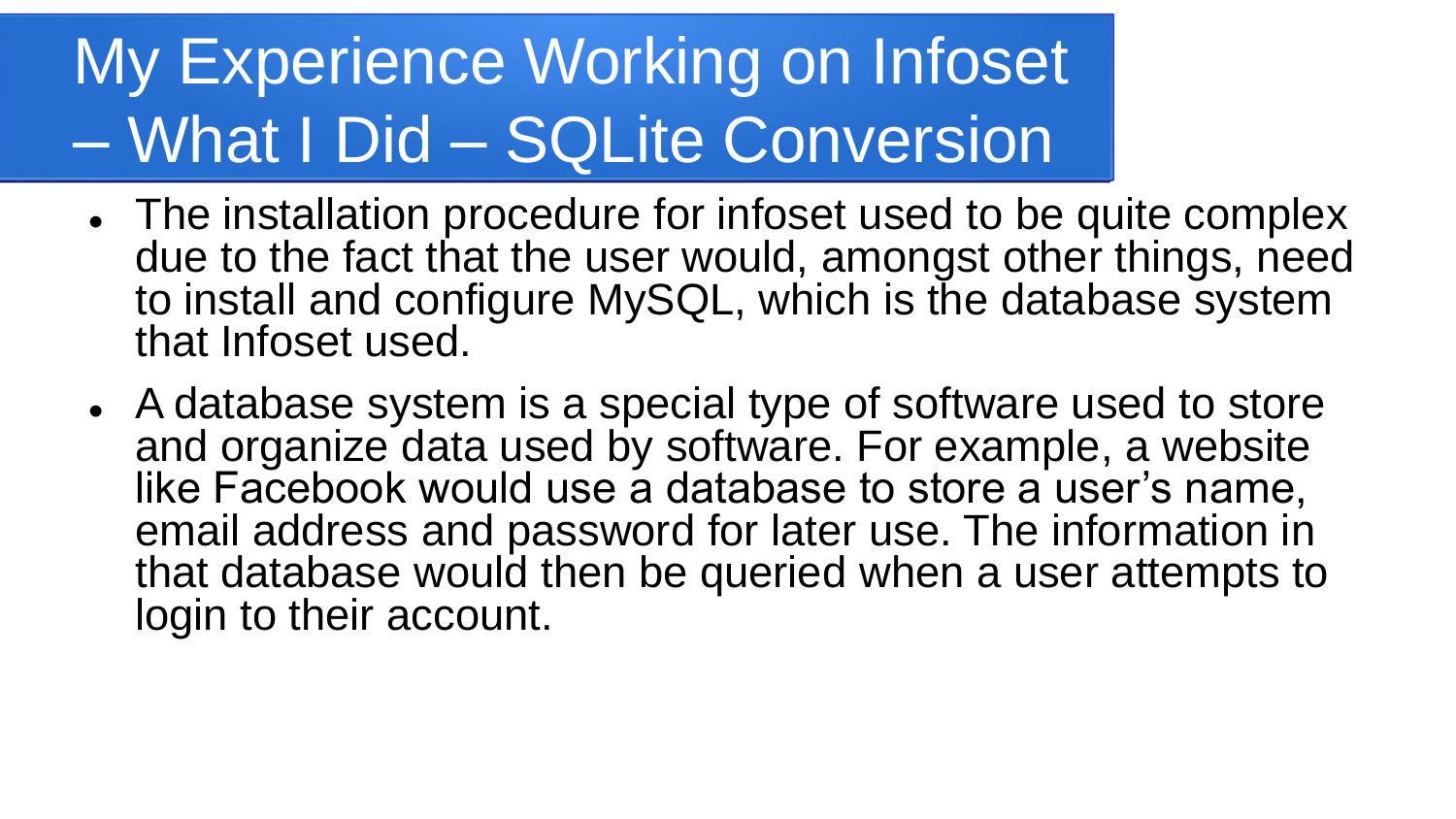# My Experience Working on Infoset – What I Did – SQLite Conversion

- We want infoset's installation process to be as easy as possible and MySQL added several unnecessary layers of complexity:
- 1)MySQL databases aren't easily portable.
- 2)Using MySQL required that more configuration values exist in the config.yaml file.
- 3)The user would need to manually create a database user for infoset during the installation process.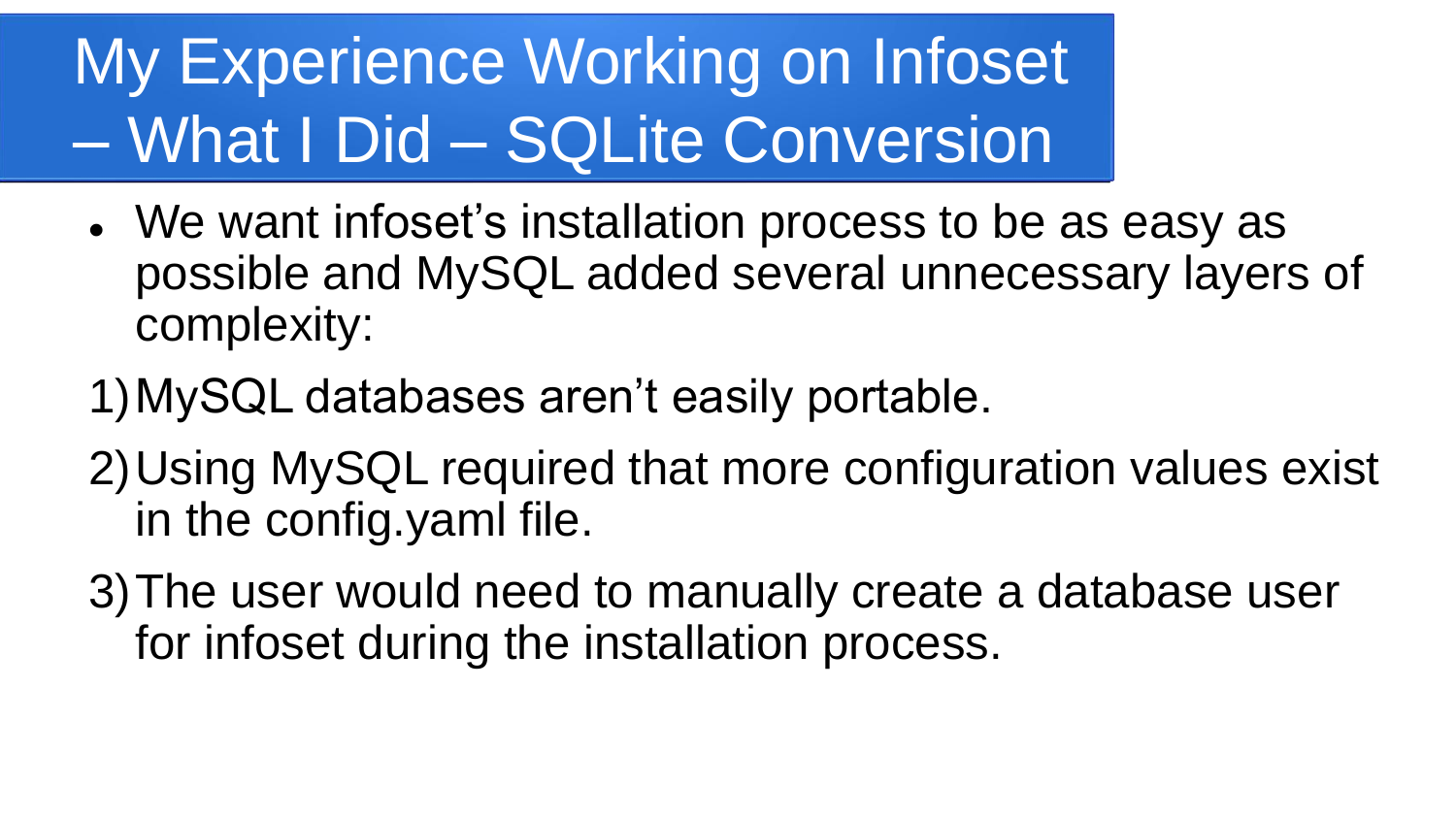# My Experience Working on Infoset – What I Did

- To remedy the situation, the decision was made to switch to using SQLite as our database system because:
- 1) You can literally copy and paste an SQLite database when you need to create a backup or migrate your infoset installation.
- 2) SQLite only requires one configuration value in config.yaml.
- 3) Infoset is able to handle the creation of an SQLite database with ease for the user, drastically reducing the complexity of the installation process.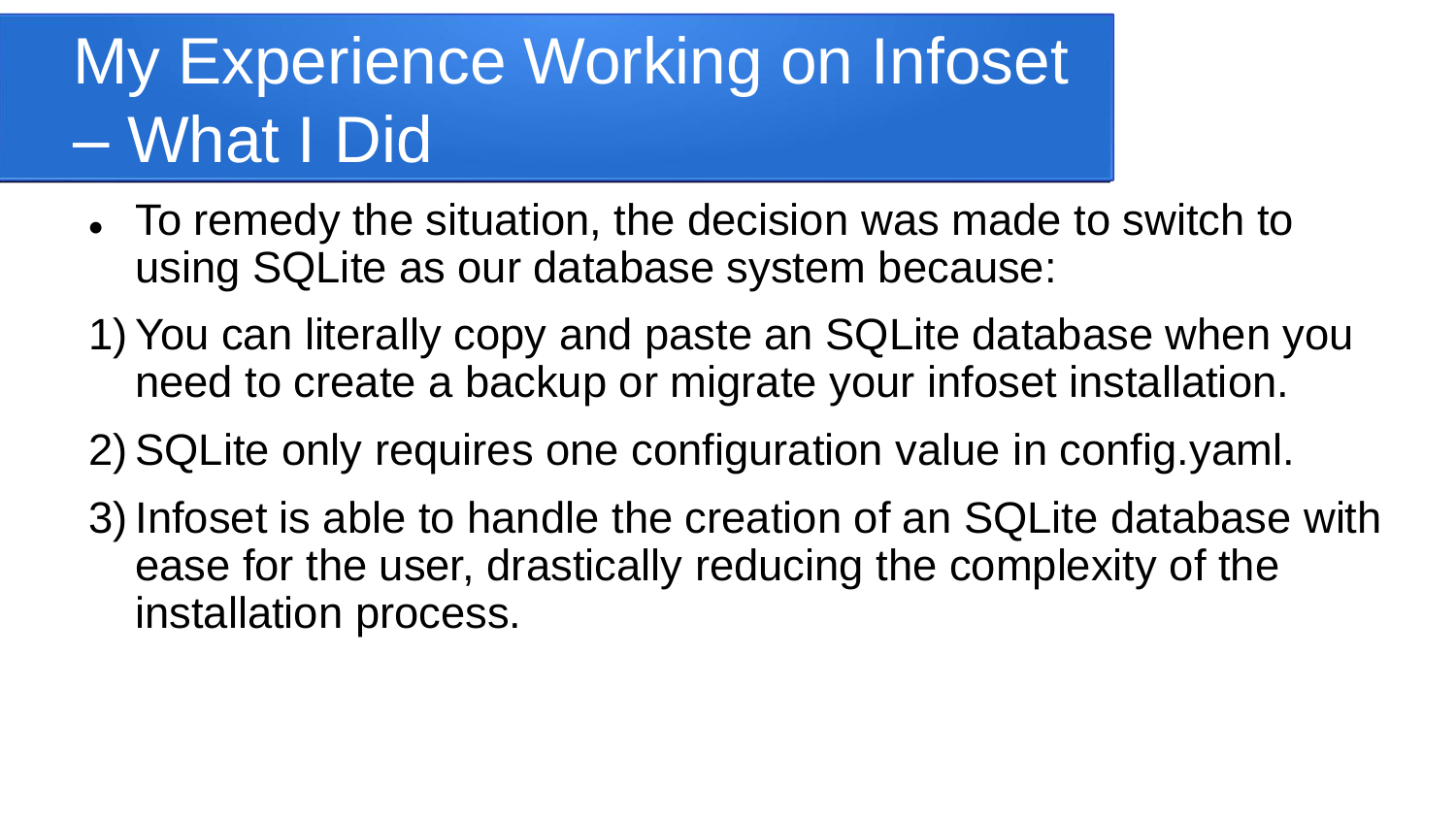# My Experience Working on Infoset – What I Did – Caching

- Caching involves the storing of frequently used data in a way that increases data access speed.
- This method of storing and retrieving data is generally faster than using a database because the best caching systems hold data in memory instead of on the filesystem.
- Efficient use of caching is an extremely important part of building a highly performant and scalable system.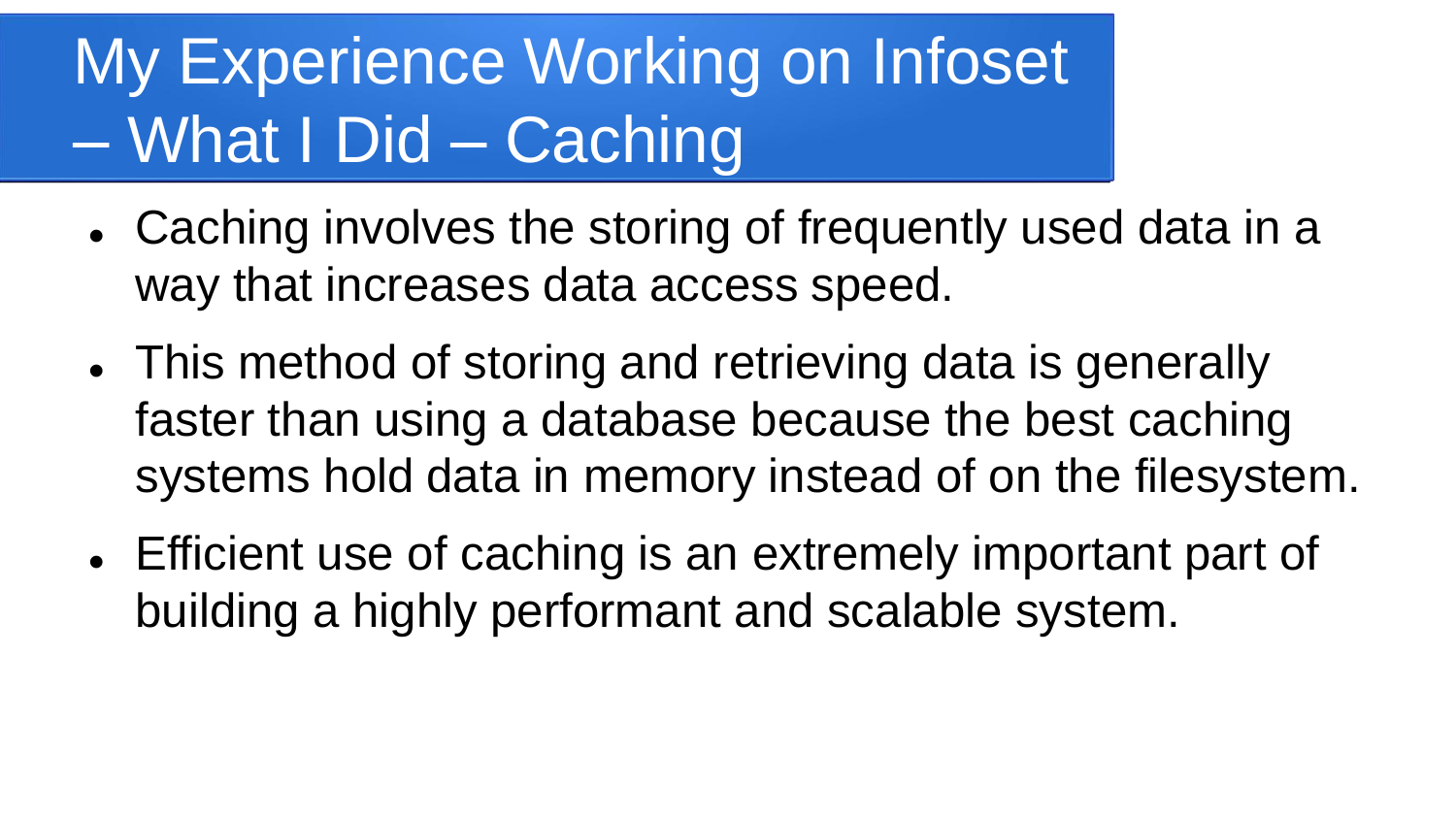# My Experience Working on Infoset – What I Did – Caching

- Good caching important to infoset because infoset could be deployed in an environment that requires that it's able to handle a large amount of incoming time series data.
- Infoset used to use JSON files as its caching mechanism, but this was not ideal because the data would reside on the filesystem, which drastically increased the data storage/retrieval times.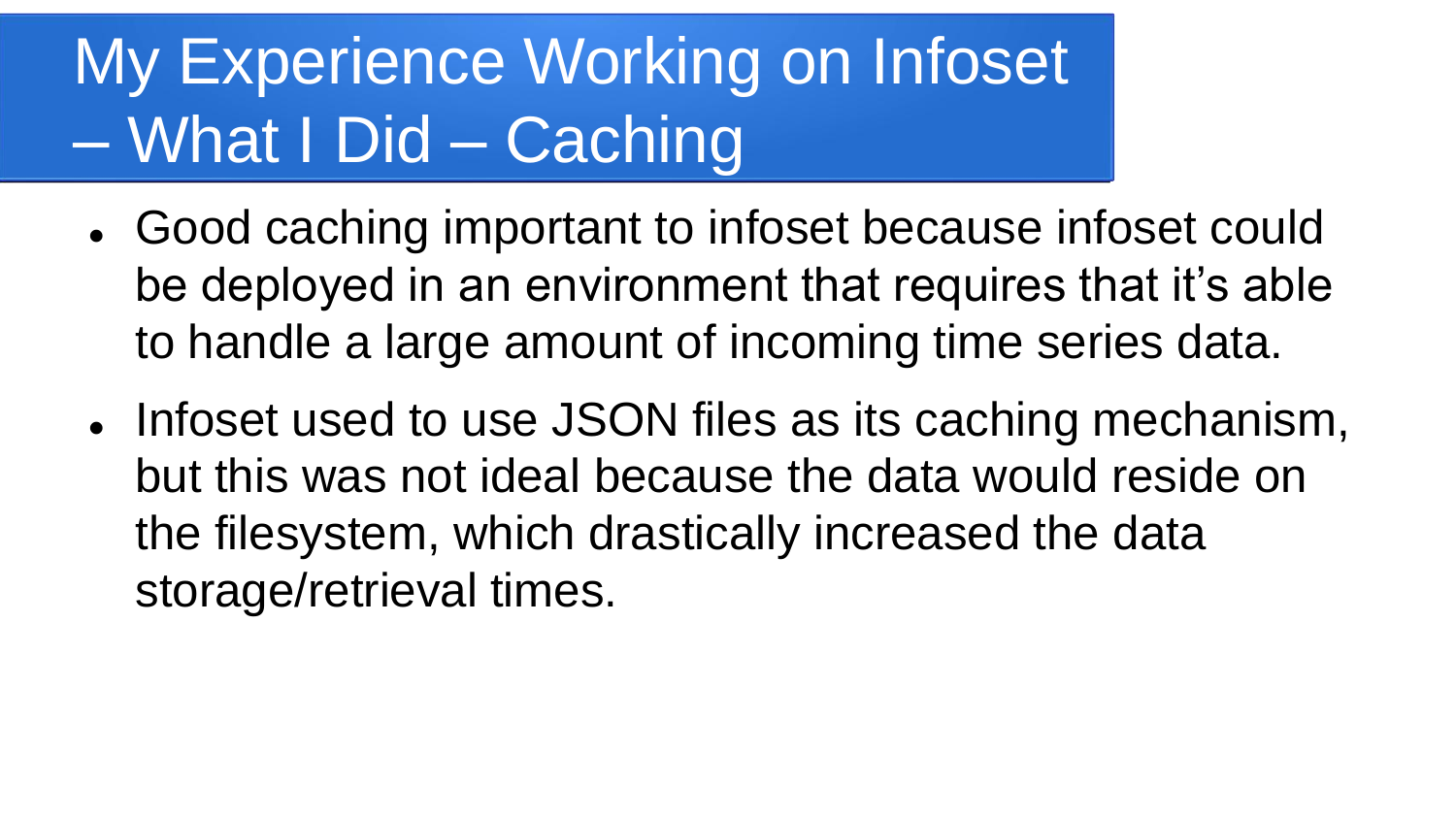# My Experience Working on Infoset – What I Did – Caching

- To remedy this, I switched Infoset to Redis because:
- 1)It is exceptionally fast. It can do 110,000 storage operations per second and 81,000 retrieval operations per second.
- 2)It's relatively simple to install.
- 3) It's massively scalable and great for large amounts of timebased events or logs.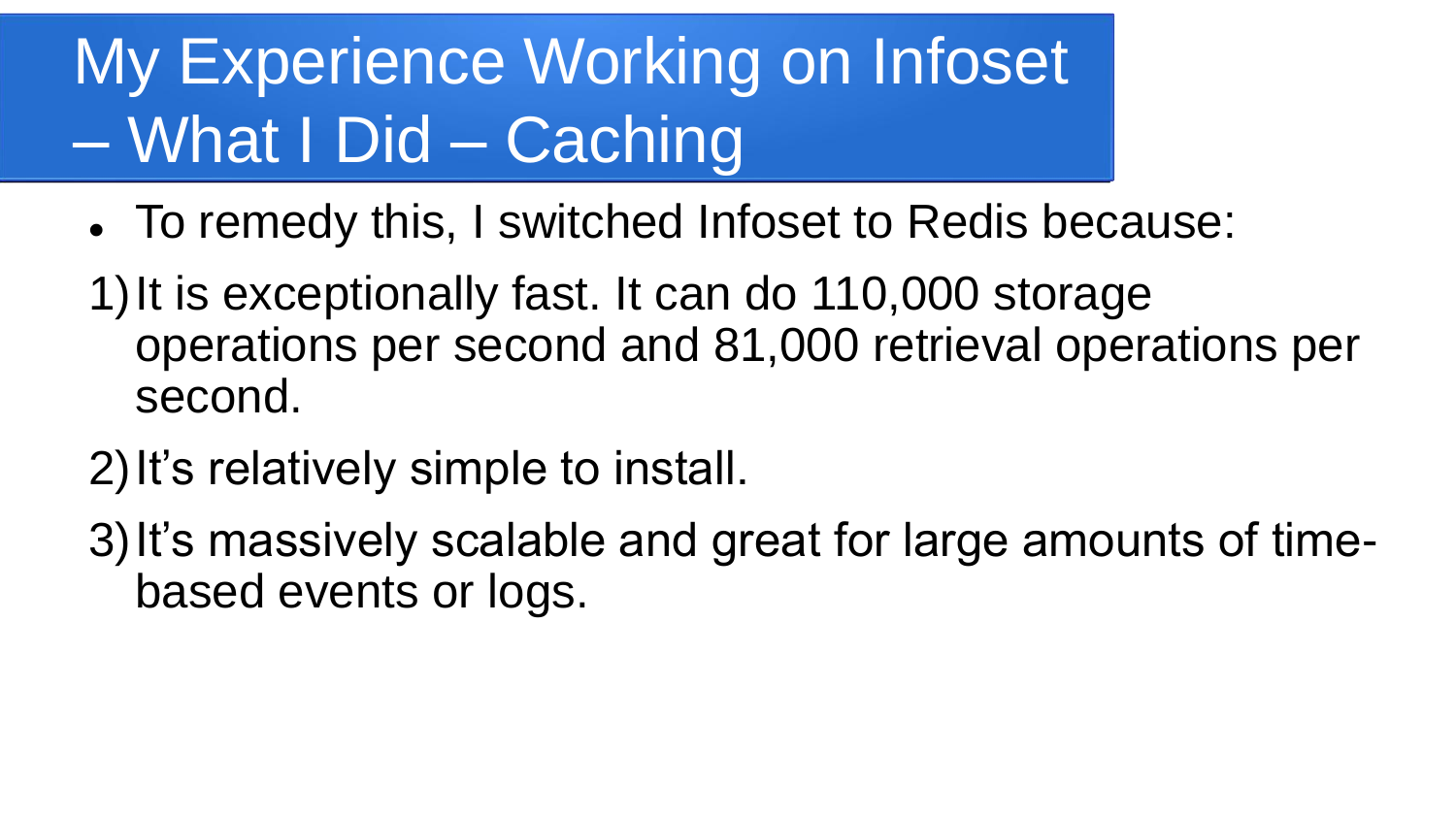- When developing software, it is important to test it every time you make a change to the source code to ensure that no bugs surface and that old features still work.
- Manually doing this for every modification quickly becomes tedious and prone to human negligence, especially once a piece of software becomes sufficiently large.
- Unit tests are basically automated software tests that are programmed to ensure that the code that they're responsible is working as desired.
- A pull request is a method of submitting contributions to an open development project. When a contributor to the project wants to submit code that has a new feature or bug fix, they will need to open a pull request which may then be accepted or rejected into the main software repository.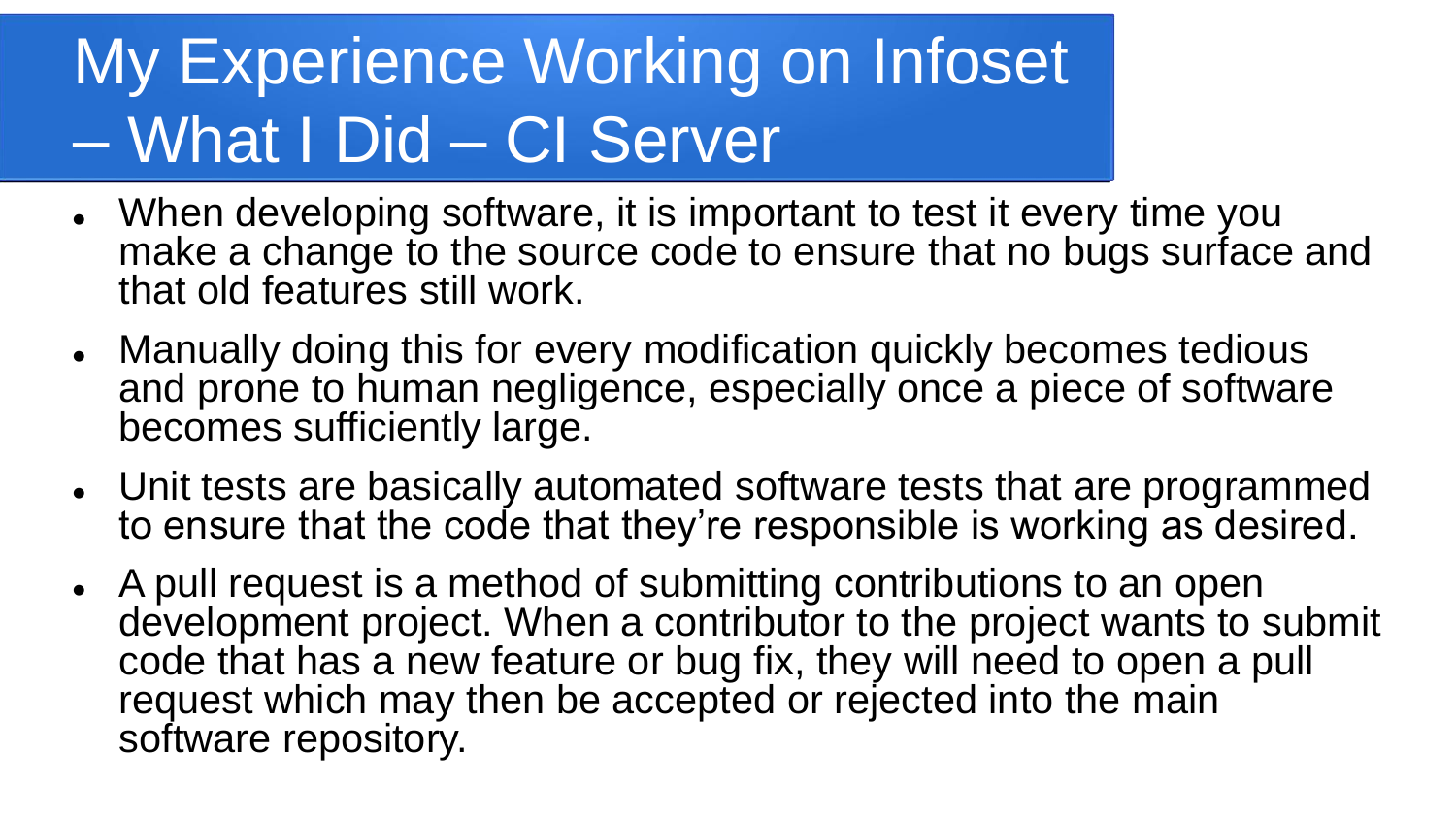- When a modification is made to software that has unit tests, instead of a human manually testing each feature by either clicking every button, text box, etc, all the tests can be performed by unit tests. They therefore allow programmers to speed up development time drastically because they can check whether or not a certain feature works more quickly
- If all unit tests pass, it usually means that the code is somewhat stable and may be ready for production use.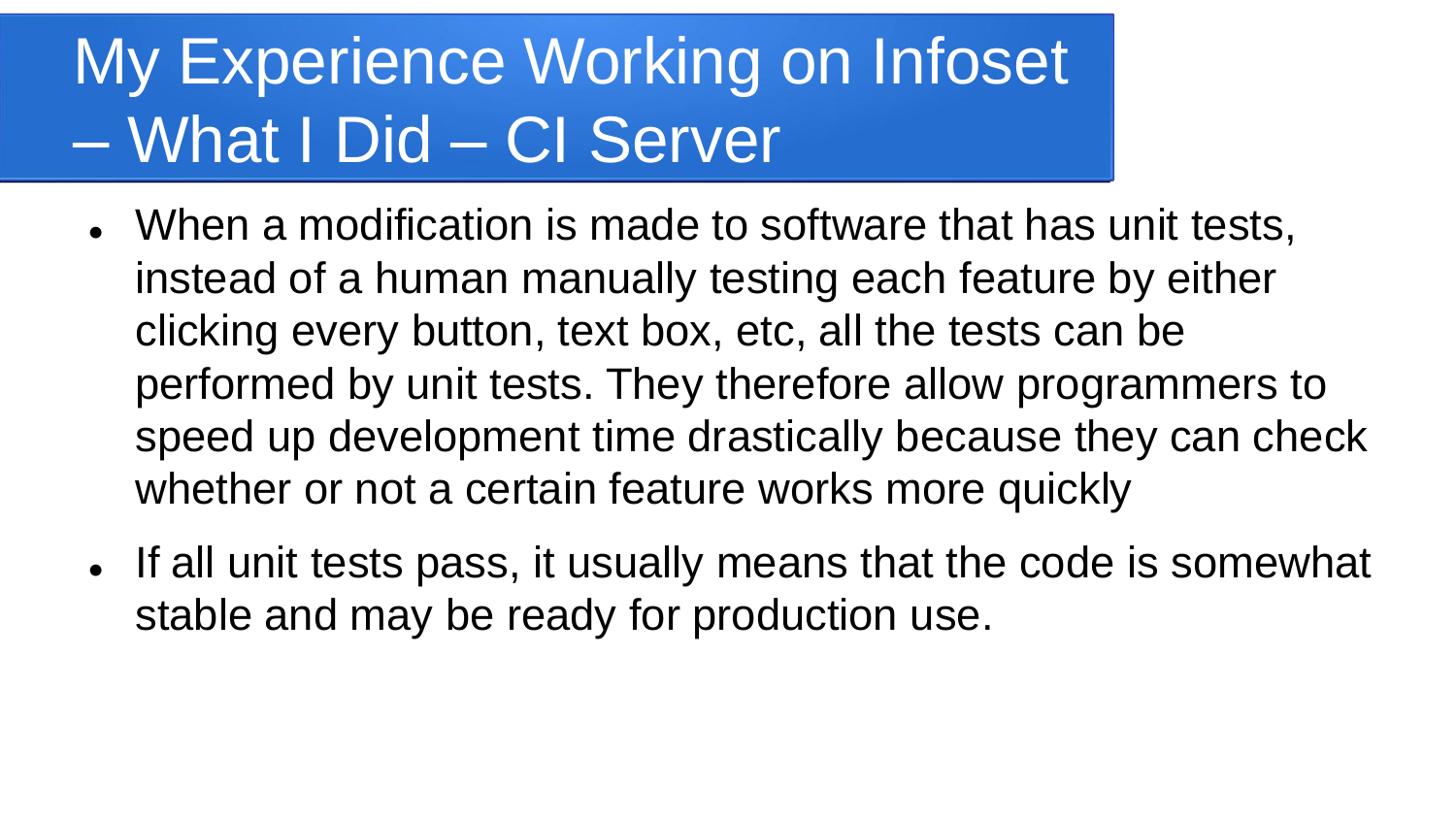- A continuous integration server basically detects when a pull request is opened or when new changes are uploaded, runs the unit tests, compiles the software and optionally deploys the new version of the software if all unit tests pass.
- If the unit tests or compilation fail, the continuous integration server can indicate to the developers that there is a problem that needs to be addressed with the pull request or upload.
- Continuous integration servers may also host downloadable versions of successful builds of software for users to download.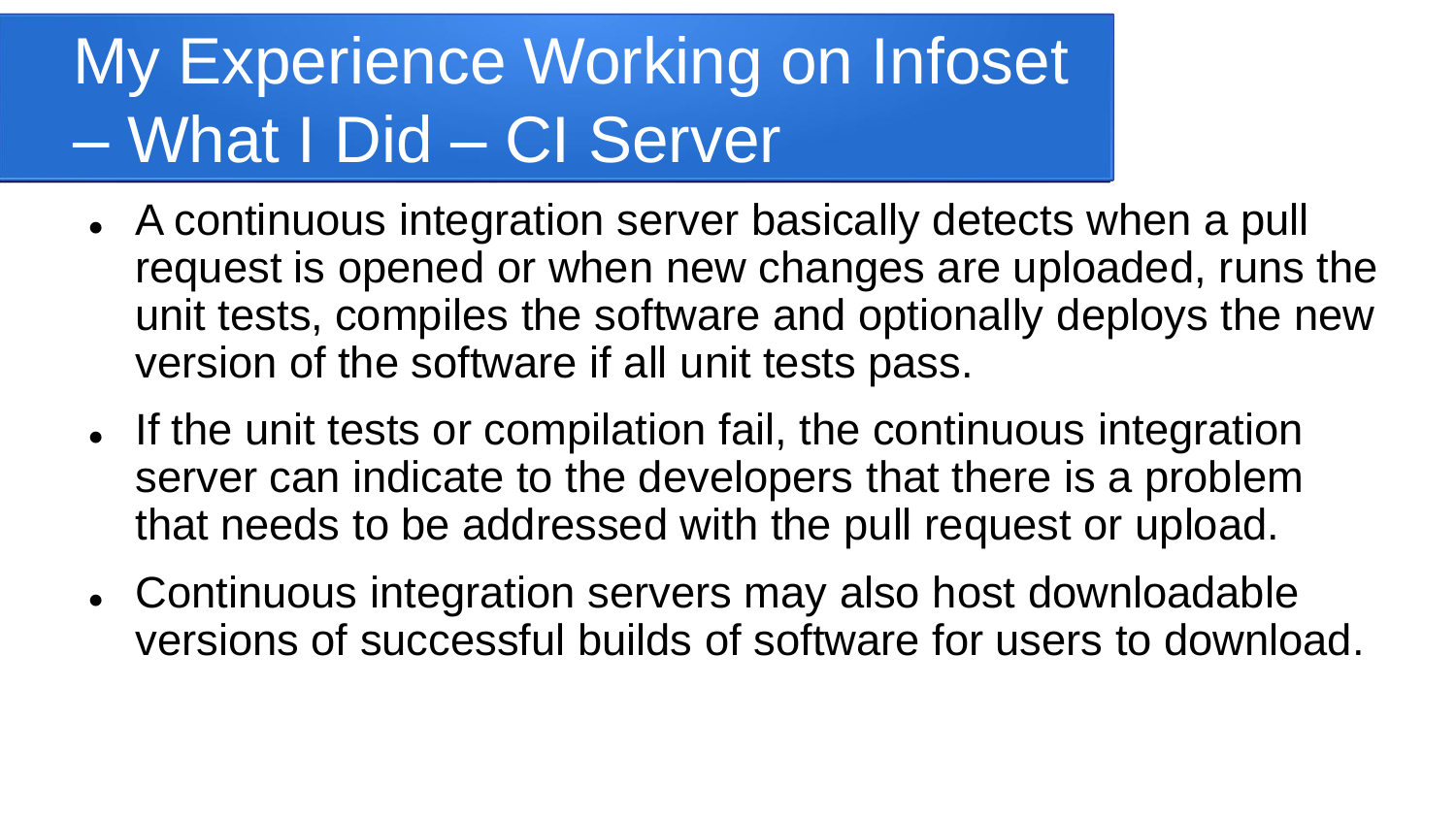- Infoset used to utilize Travis CI, but I was asked to create a Jenkins server because:
- 1) Jenkins can be run on our own server, whereas Travis CI is hosted on servers that we don't control.
- 2) As a consequence of the above point, deployments can be easily tailored to our specific server environment. Where Travis would need to use something like SSH or FTP to deploy builds to our server, Jenkins can just use regular shell commands since it's already running on our server.
- 3) It is a tool which is written in Java. Hence it can be portable to almost all major platforms.

The next page contains a picture that shows result of unit tests that were run when I submitted a pull request to infoset this past summer.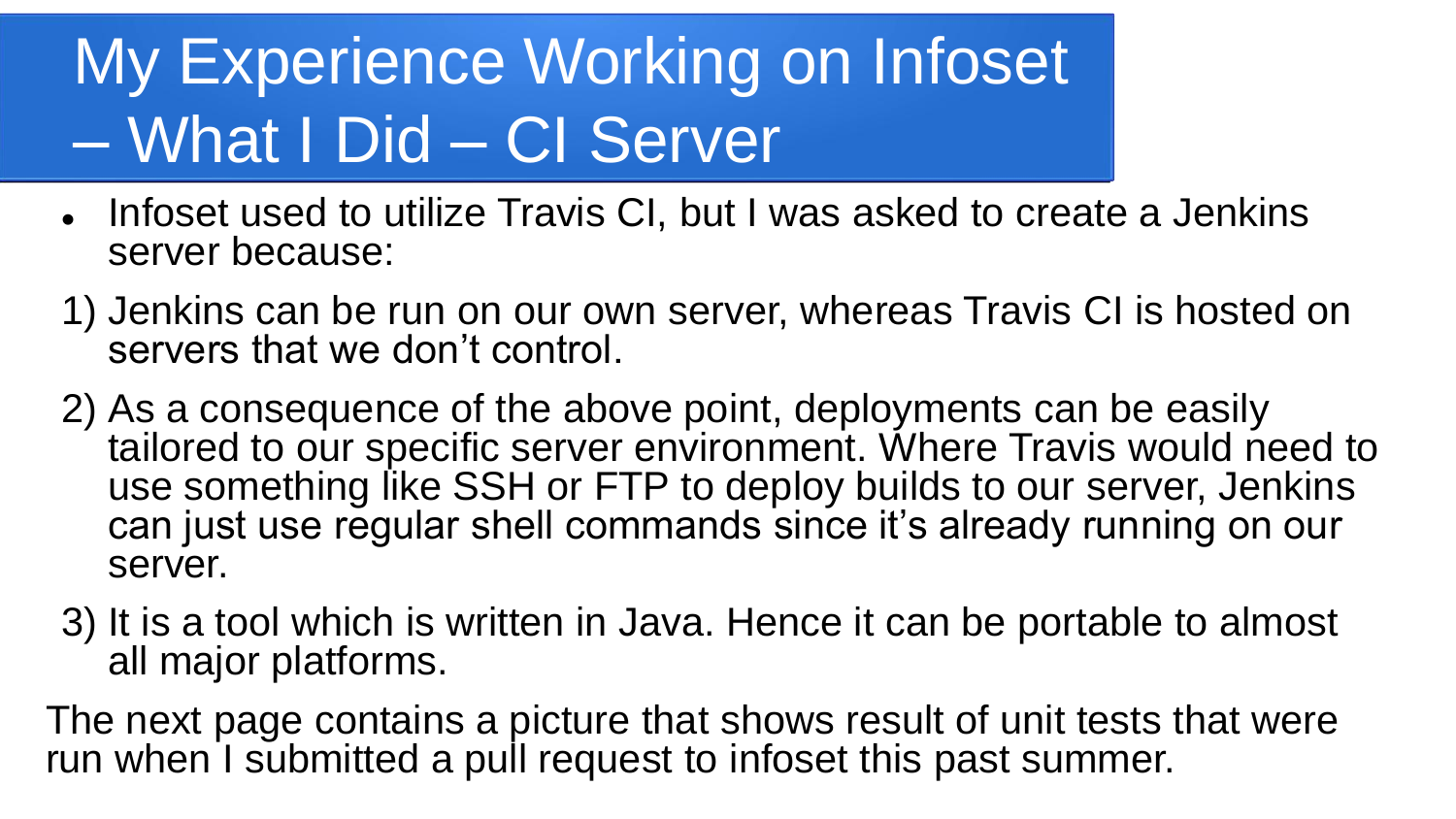# Pull Request, CI Server and Unit Test Example

|  | ✓ | Pr0x1m4 approved these changes on Jun 21                                           | <b>View changes</b>                  |  |  |  |  |
|--|---|------------------------------------------------------------------------------------|--------------------------------------|--|--|--|--|
|  | ∼ | <b>Proxim4</b> merged commit 3db029c into PalisadoesFoundation:master<br>on Jun 22 | <b>Hide details</b><br><b>Revert</b> |  |  |  |  |
|  |   | 2 checks passed                                                                    |                                      |  |  |  |  |
|  |   | continuous-integration/jenkins/pr-merge This commit looks good                     | Details                              |  |  |  |  |
|  |   | continuous-integration/travis-ci/pr The Travis CI build passed                     | <b>Details</b>                       |  |  |  |  |

**Prox1m4** referenced this pull request on Jul 1

新

Create a React-based web frontend to manage infoset-ng's configuration #127